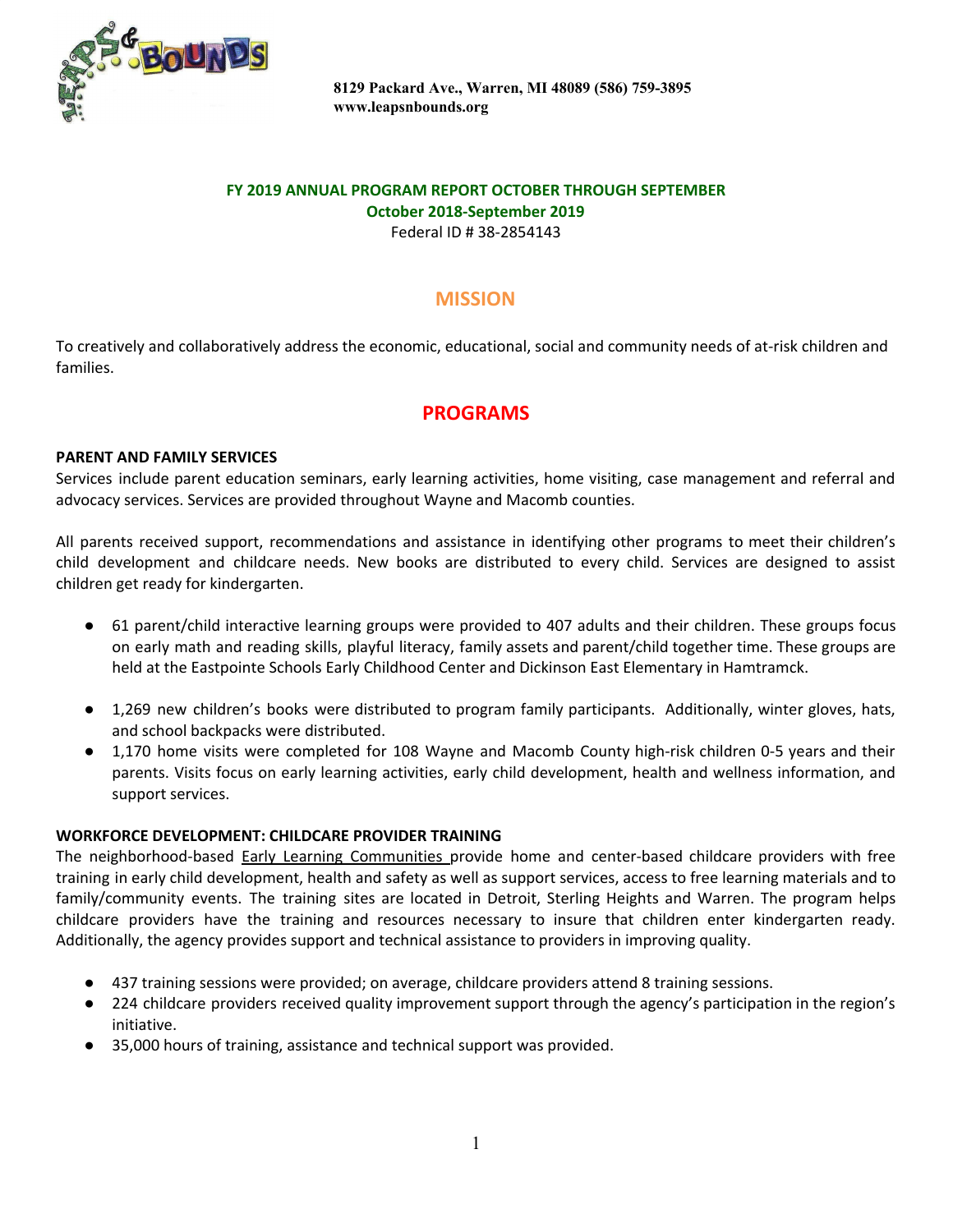

#### **WORKFORCE DEVELOPMENT**: **THE CDA, A NATIONAL CREDENTIAL PROGRAM**

- The agency provided a focused training series for childcare professionals wishing to earn their national credential from the Council for Professional Recognition. The Child Development Associate is a national certification for childcare providers. The program increased this training by 100% with 4 training cohorts serving 100 individuals.
- Additionally, a CDA renewal training cohort was provided to 19 individuals.

#### **WORKFORCE DEVELOPMENT: BUSINESS TRAINING FOR CHILDCARE PROVIDERS**

**●** During this fiscal year, two Business Conferences were co-sponsored by the agency. Working with United Way for Southeastern Michigan and ICA, a consulting group, a conference in December focusing on Business Basics and Shared Services had 48 participants, a conference in August focusing on Family Licensed Childcare and Accounting had 34 participants. A core group of providers meet regularly to explore shared services options.



#### **RECRUITMENT**

In FY 2019, the agency informed parents and childcare providers about services through 37,837 emails, 1,300 letters, 5,085 phone calls, and visits to 444 childcare centers. Face Book likes increased by 200% and website visits increased by 145%.

Please visit our website at [WWW.Leapsnbounds.org](http://www.leapsnbounds.org/) & Like Us On FACEBOOK.

## **COMMUNITY COLLABORATION/ADVOCACY**

The organization participates in a host of collaborative efforts including Great Start Macomb and Great Start Wayne Collaborative, United Way for Southeast Michigan's Regional Early Learning Community, Wayne County Home Visiting Group, Social Innovation Fund Learning Community and the tri-county Quality Improvement Advisory Committee. The agency participated in 4 community events providing resources, activities for 825 adults, their children, distributed resources, and new children's books at all events.

### **VOLUNTEER INVOLVEMENT**

Strong support from volunteers included 1,021 hours of Board members contributed time during this past year and 2,080 hours of time from community members.